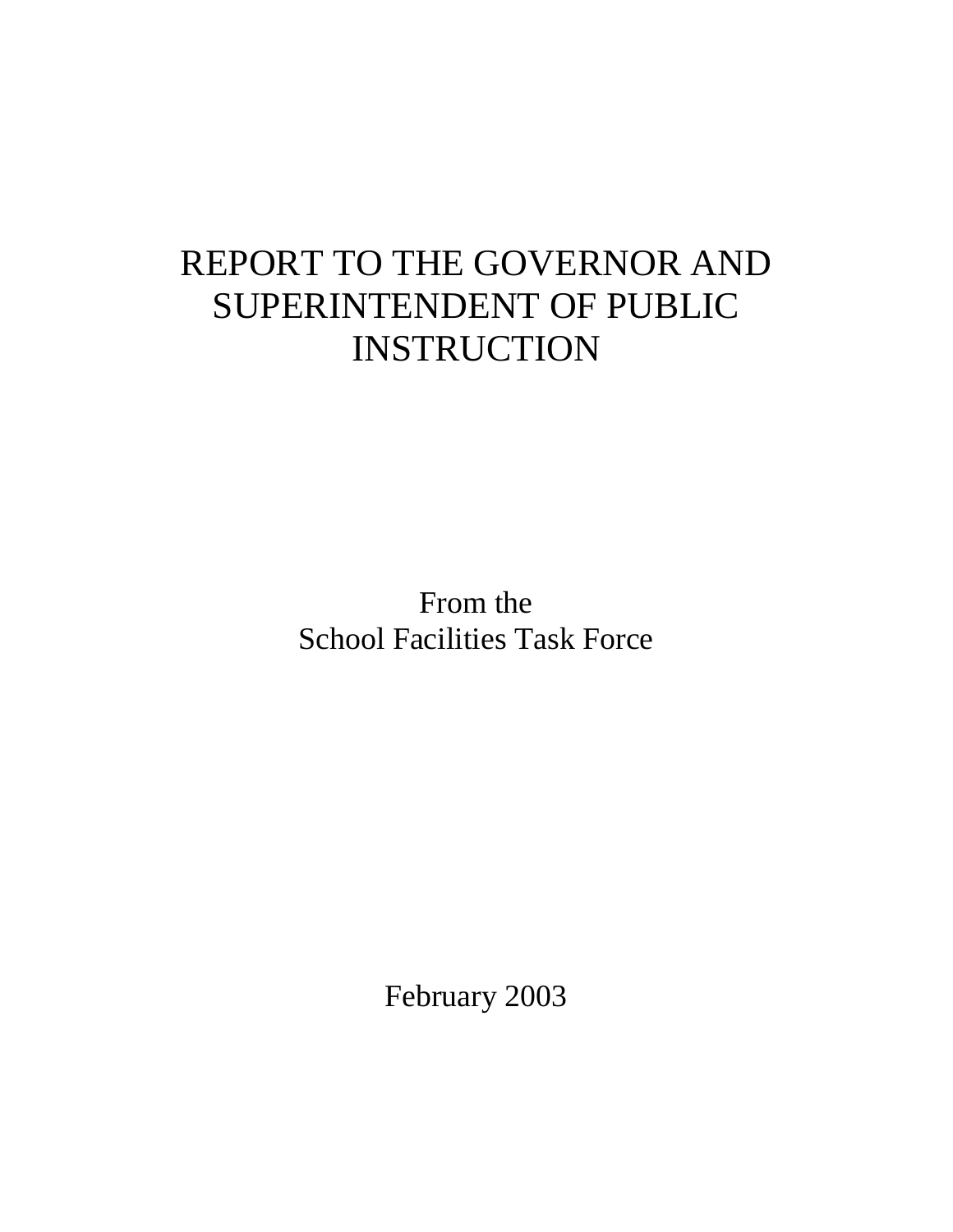# **Introduction**

The School Facilities Task Force, created jointly by the Governor and Superintendent of Public Instruction, was directed to examine Idaho's system of funding and maintaining school facilities. The Task Force met four times and found the following:

- The supermajority threshold of 66% affirmative to pass a school bond levy is in some cases prohibitive.
- On occasion, serious safety hazards exist in schools and there is no fail-safe method for local school district's board of trustees to remediate the hazard.
- There is a huge disparity among school districts in their ability to retire long-term debt on their own.
- Two of the leading causes of school facility deterioration are inadequate and neglected maintenance.

These four points summarize the Task Force's findings regarding school facilities in Idaho. Based on these findings, the Task Force has made four recommendations. Each recommendation requires that legislation be drafted in more detail, but the basic structure is complete and the Task Force believes it provides an adequate, fair system of school facility finance.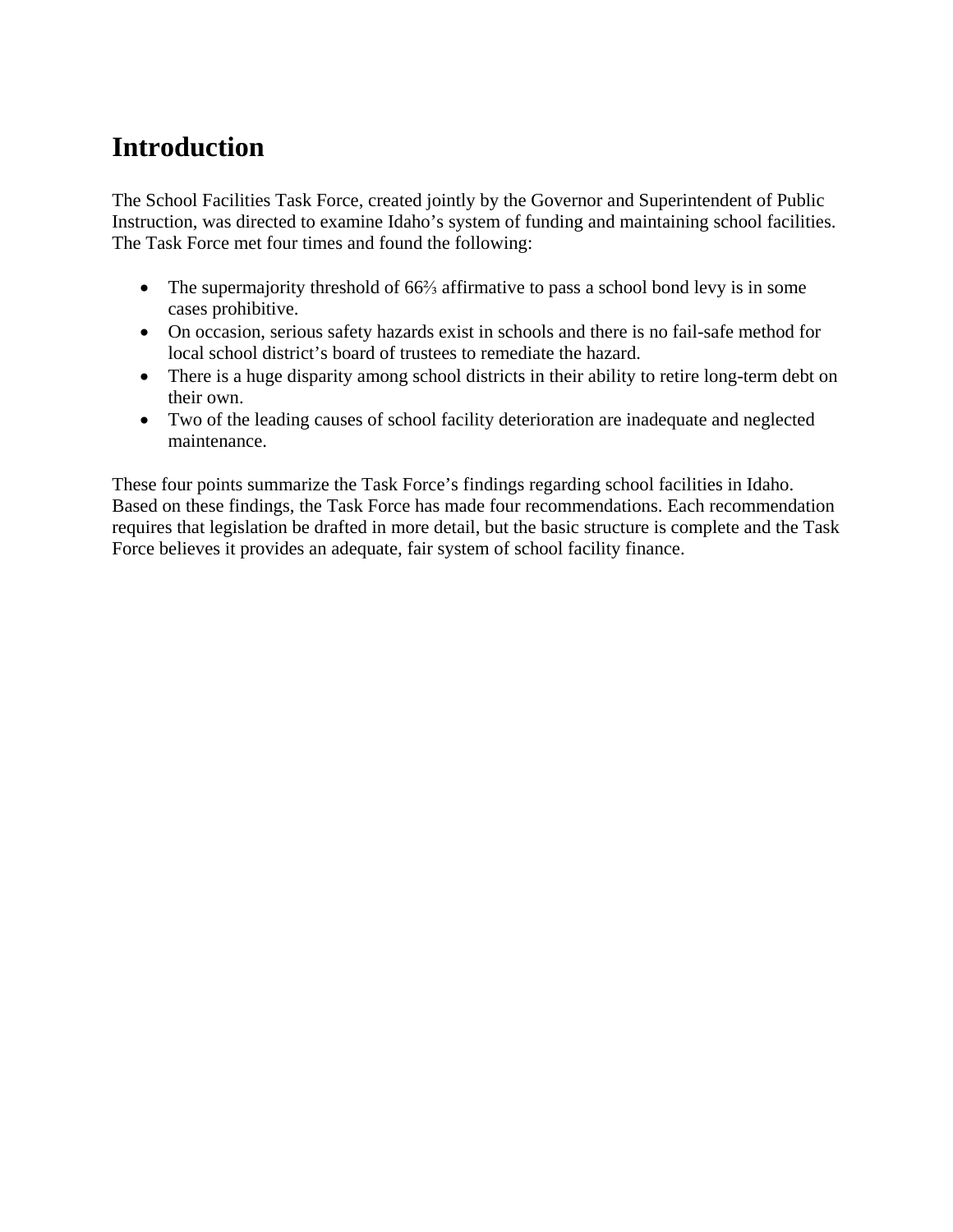# **Recommendation 1 – School District Bond Approval Percentage**

The legislature pass a resolution proposing an amendment to the Constitution of the State of Idaho to provide that a school district may incur indebtedness with the assent of sixty percent of the qualified electors if the election is held on one of the four uniform election dates as currently prescribed in law. Alternatively, a school district may incur indebtedness with the assent of twothirds of the qualified electors at an election held on any other date.

## **Recommendation 2 - Emergency Safety Levy**

The local school district board of trustees be given the option of imposing an emergency safety levy without voter approval based on the following criteria:

- The school district has received a written report from the Division of Building Safety or other appropriately licensed entity identifying and documenting an imminent or serious safety hazard.
- The school district has maximized its levying authority and exhausted its current funds, including lottery funds, plant facility funds, and any other available fund balance, to fix the safety hazard.
- The school district has asked its patrons to approve an additional levy to fix the safety hazard and it was rejected in an election.
- The school district has asked a district court judge for judicial review to determine if its cost estimates to fix the safety hazard are valid and if an emergency safety levy is a reasonable solution to the problem.
- If all the above steps have been completed and the judicial review finds in favor of the emergency safety levy, the school district board of trustees may proceed.

## **Recommendation 3 – Bond Levy Equalization Support Program Modification**

#### **Part A**

The value index calculation for the bond levy equalization program be modified to provide that when it is more advantageous for a school district, the district's free and reduced lunch participation percentage may be substituted for county unemployment and per capita income data.

#### **Part B**

The value index below which school districts are eligible to receive additional (more than 10%) state financial assistance for the cost of annual bond interest and redemption payments be changed from 1.0 to 1.15.

#### **Part C**

Implementation would be the same as the specified in current statute, i.e., those bonds passed on or after September 15, 2002.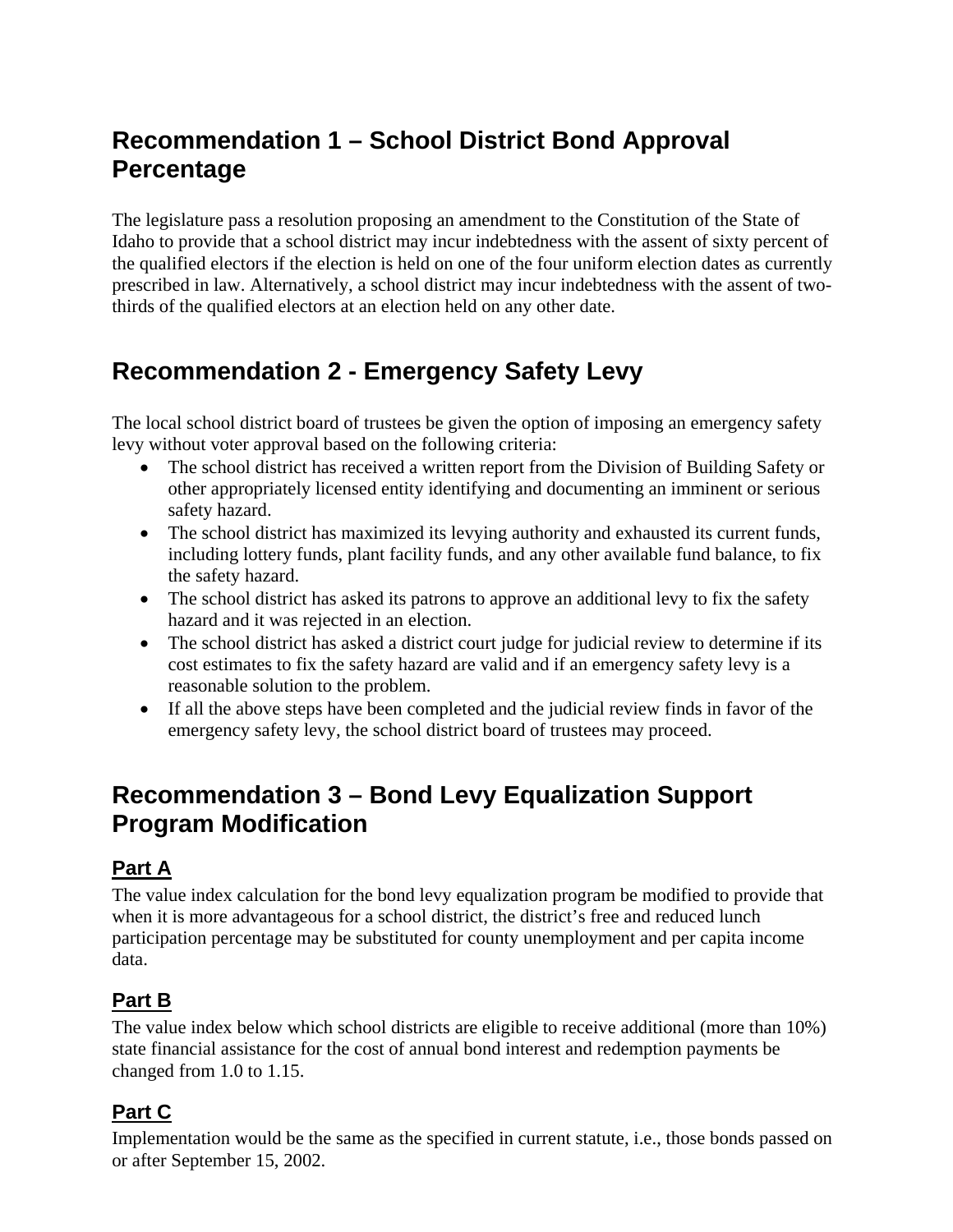#### **Part D**

The state contribution be shown as a separate category in the public school appropriation and not included in the calculation of the distribution factor.

### **Recommendation 4 – Maintenance Fund**

#### **Part A**

School districts be required to create a maintenance fund equal to one and one-half percent of the replacement value of their school buildings. The state would annually contribute one-half of the total of all such district funds. Of the state's portion, one-half would be based on each school district's school building replacement value and one-half would be based on the foundation program calculation ratio as determined each year by the State Department of Education. Each school district would contribute the remaining amount annually to bring its fund balance to the 1½ percent replacement value required. Any dollar amount in excess of the total needed for maintenance may be expended for school building capital improvement projects.

#### **Part B**

A 5-year implementation time frame be utilized to fully establish the maintenance fund, starting with 20 percent the first year and escalating to 100 percent by year five and thereafter.

#### **Part C**

Implementation would begin with fiscal year 2005.

#### **Part D**

The state contribution be shown as a separate category in the public school appropriation and not included in the calculation of the distribution factor.

### **Recommendation 5 – Settlement Agreement**

It is the finding of this Task Force that should all facets of the four recommendations provided herein be enacted into law, the ISEEO lawsuit should be withdrawn. In this regard, the Task Force recommends that counsel for the ISEEO plaintiffs, counsel for the Governor, and counsel for the State Superintendent of Public Instruction convene and draft an agreement stipulating all of the requirements for said withdrawal.

The Task Force voted on each part of each of the above recommendations and on the report as a whole. The only circumstance where the vote was less than unanimous was on Part A of Recommendation 4, with the dissent being that the entire state's portion of the maintenance fund should be equalized rather than only half.